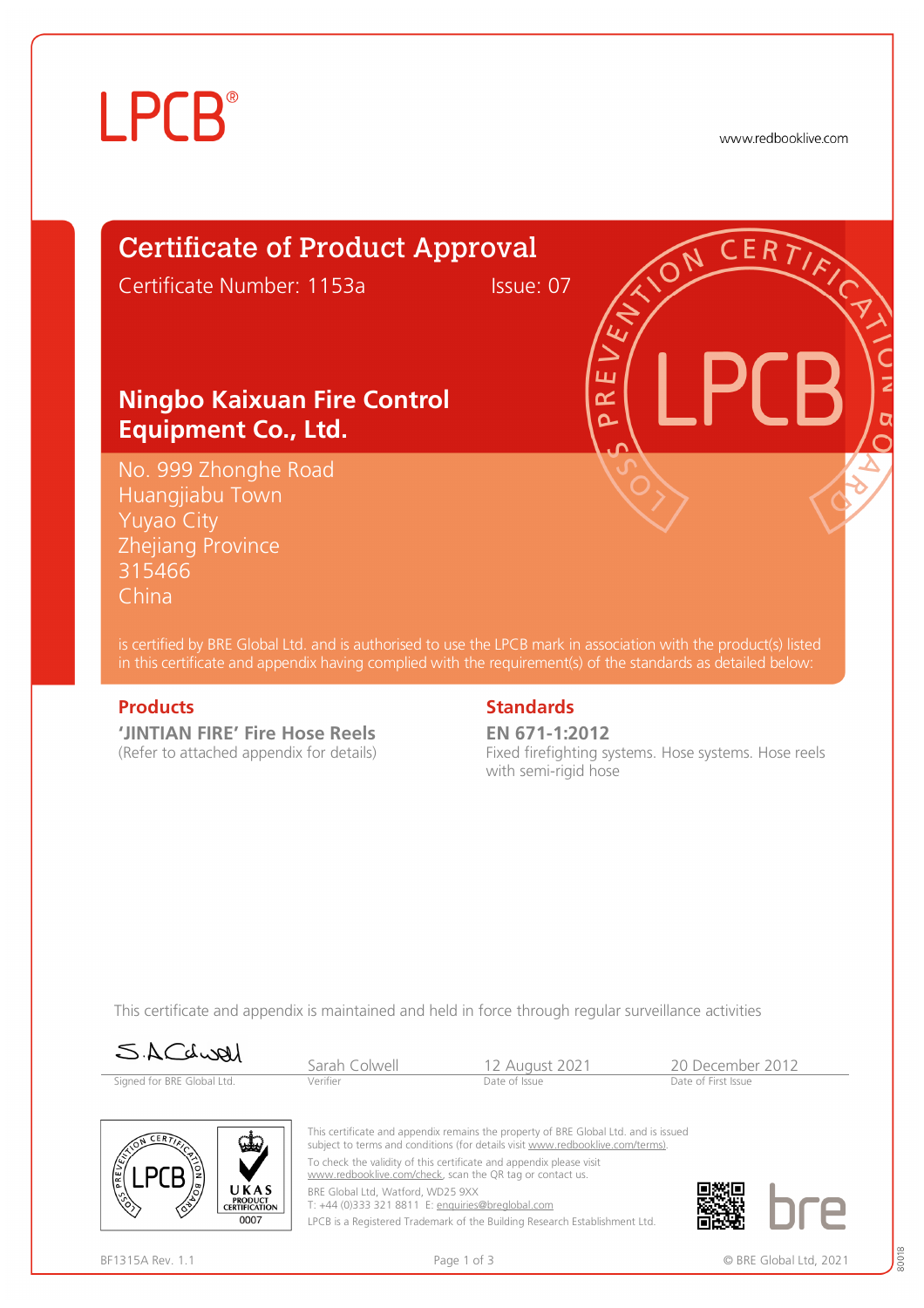# **LPCB**®

### Appendix to Certificate No: 1153a **Ningbo Kaixuan Fire Control Equipment Co., Ltd.**

#### Issue: 07

#### **'JINTIAN FIRE' Fire Hose Reels to EN 671-1:2012**

| <b>Product Name</b> | Description                                         | Hose<br><b>Nominal</b><br>Bore (mm) | Hose<br>Maximum<br>Length (m) | Nozzle type               | LPCB Ref.<br>No. |
|---------------------|-----------------------------------------------------|-------------------------------------|-------------------------------|---------------------------|------------------|
| KX06-172-00         | Automatic, swinging arm,<br>cabinet or wall mounted | 25                                  | 30                            | Rotary operated jet/spray | 1153a/01         |
| KX06-173-00         | Manual, fixed,<br>cabinet or wall mounted           | 25                                  | 30                            | Rotary operated jet/spray | 1153a/02         |
| KX06-172A-00        | Automatic, swinging arm,<br>cabinet or wall mounted | 19                                  | 30                            | Rotary operated jet/spray | 1153a/03         |
| KX06-173A-00        | Manual, fixed,<br>cabinet or wall mounted           | 19                                  | 30                            | Rotary operated jet/spray | 1153a/04         |
| KX06-173B-00        | Manual, swinging arm,<br>cabinet or wall mounted    | 25                                  | 30                            | Rotary operated jet/spray | 1153a/05         |
| KX06-173C-00        | Manual, swinging arm,<br>cabinet or wall mounted    | 19                                  | 30                            | Rotary operated jet/spray | 1153a/06         |
| KX06-216A-00        | Manual, fixed,<br>cabinet or wall mounted           | 19                                  | 30                            | Rotary operated jet/spray | 1153a/07         |
| KX06-216-00         | Manual, fixed,<br>cabinet or wall mounted           | 25                                  | 30                            | Rotary operated jet/spray | 1153a/08         |
| KX06-217A-00        | Manual, swinging arm,<br>cabinet or wall mounted    | 19                                  | 30                            | Rotary operated jet/spray | 1153a/09         |
| KX06-217-00         | Manual, swinging arm,<br>cabinet or wall mounted    | 25                                  | 30                            | Rotary operated jet/spray | 1153a/10         |
| KX06-218A-00        | Automatic, swinging arm,<br>cabinet or wall mounted | 19                                  | 30                            | Rotary operated jet/spray | 1153a/11         |
| KX06-218-00         | Automatic, swinging arm,<br>cabinet or wall mounted | 25                                  | 30                            | Rotary operated jet/spray | 1153a/12         |

This certificate and appendix is maintained and held in force through regular surveillance activities

| SACdwell                   | Sarah Colwell | 12 August 2021                                                                         | 20 December 2012    |
|----------------------------|---------------|----------------------------------------------------------------------------------------|---------------------|
| Signed for BRE Global Ltd. | Verifier      | Date of Issue                                                                          | Date of First Issue |
|                            |               |                                                                                        |                     |
|                            |               |                                                                                        |                     |
|                            |               | This sectificate and encountly remains the proposals of DDE Clobal Ltd. and is issued. |                     |



This certificate and appendix remains the property of BRE Global Ltd. and is issued subject to terms and conditions (for details visit [www.redbooklive.com/terms\).](http://www.redbooklive.com/terms)) To check the validity of this certificate and appendix please visit

[www.redbooklive.com/check](http://www.redbooklive.com/check), scan the QR tag or contact us.

BRE Global Ltd, Watford, WD25 9XX

T: +44 (0)333 321 8811 E: [enquiries@breglobal.com](mailto:enquiries@breglobal.com)

LPCB is a Registered Trademark of the Building Research Establishment Ltd.



80018